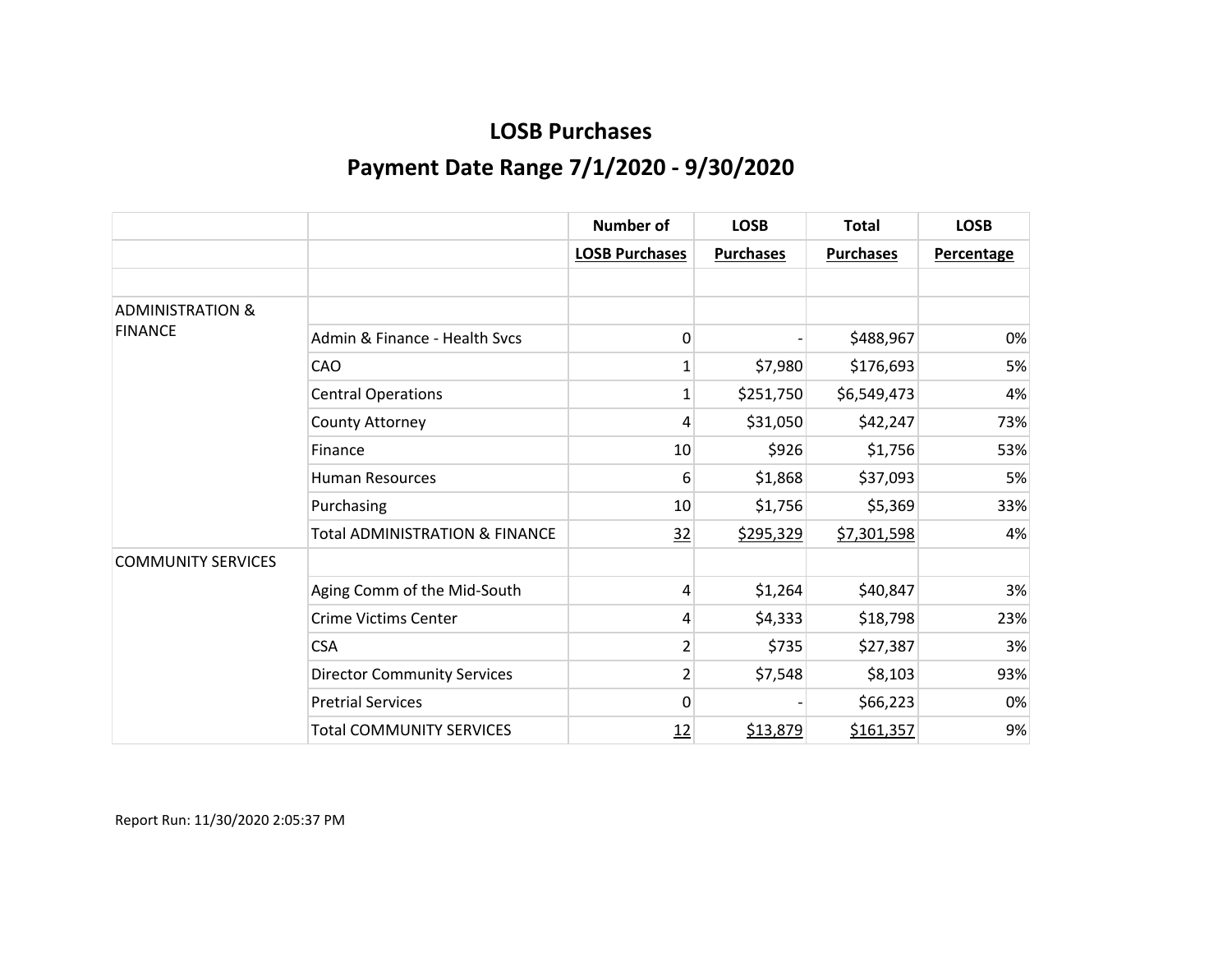| <b>CORRECTIONS</b>        |                                        |                 |           |           |     |
|---------------------------|----------------------------------------|-----------------|-----------|-----------|-----|
|                           | <b>Correction Center Facility</b>      | 18              | \$377     | \$2,993   | 13% |
|                           | <b>Corrections Administration</b>      | 80              | \$285,444 | \$994,405 | 29% |
|                           | <b>Total CORRECTIONS</b>               | 98              | \$285,821 | \$997,399 | 29% |
| <b>EMPLOYEE BENEFITS</b>  |                                        |                 |           |           |     |
|                           | Employee Health Insurance              | 0               |           | \$3,900   | 0%  |
|                           | <b>Total EMPLOYEE BENEFITS</b>         | $\overline{0}$  |           | \$3,900   | 0%  |
| <b>HEALTH SERVICES</b>    |                                        |                 |           |           |     |
|                           | Admin & Finance - Health Sycs          | 20 <sup>°</sup> | \$29,156  | \$56,021  | 52% |
|                           | <b>Community Health</b>                | 24              | \$24,580  | \$84,042  | 29% |
|                           | <b>Environmental Health Services</b>   | 15              | \$35,431  | \$273,517 | 13% |
|                           | <b>Forensic Services</b>               | $\mathbf{0}$    |           | \$7,027   | 0%  |
|                           | <b>Health Planning &amp; Promotion</b> | 5               | \$357     | \$3,257   | 11% |
|                           | <b>Inmate Medical Care</b>             | 0               |           | \$42,939  | 0%  |
|                           | <b>Public Health Safety</b>            | 26              | \$5,072   | \$29,813  | 17% |
|                           | Ryan White                             | 10              | \$2,321   | \$112,999 | 2%  |
|                           | <b>Total HEALTH SERVICES</b>           | 100             | \$96,916  | \$609,614 | 16% |
| <b>INFORMATION</b>        |                                        |                 |           |           |     |
| <b>TECHNOLOGY SERVICE</b> | <b>Chief Information Officer</b>       | 0               |           | \$6,300   | 0%  |
|                           | <b>IT Internal Services</b>            | 39              | \$93,567  | \$530,110 | 18% |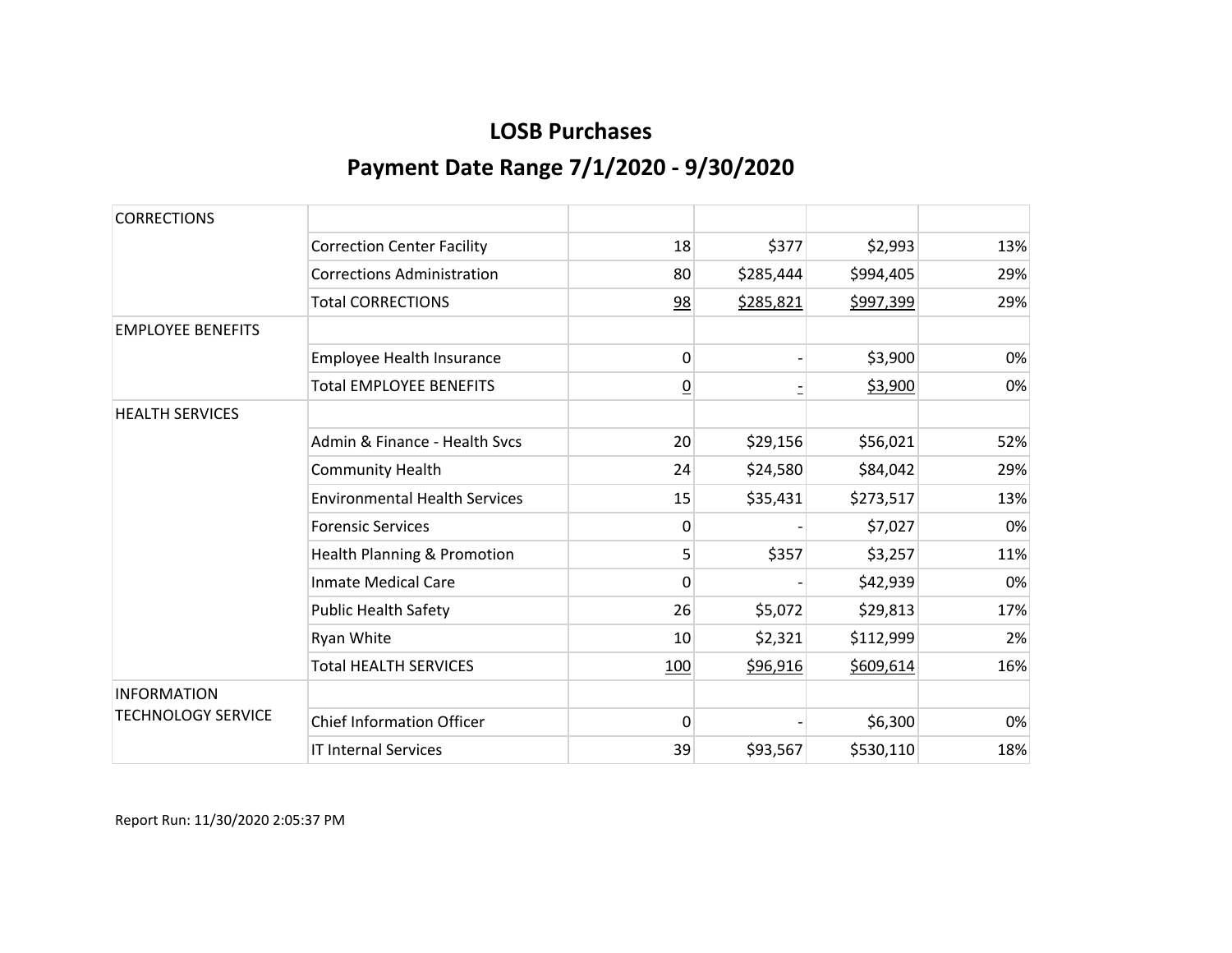| <b>INFORMATION</b><br><b>TECHNOLOGY SERVICE</b> | <b>IT Operations</b>                                  | 65           | \$132,757 | \$1,136,607 | 12%  |
|-------------------------------------------------|-------------------------------------------------------|--------------|-----------|-------------|------|
|                                                 | <b>Total INFORMATION TECHNOLOGY</b><br><b>SERVICE</b> | <u>104</u>   | \$226,324 | \$1,673,017 | 14%  |
| <b>JAIL DIVISION</b>                            |                                                       |              |           |             |      |
|                                                 | Jail Administration                                   | 13           | \$17,508  | \$110,733   | 16%  |
|                                                 | Jail Programs                                         | 22           | \$32,048  | \$205,453   | 16%  |
|                                                 | Jail Security                                         | 11           | \$27,089  | \$99,919    | 27%  |
|                                                 | <b>Total JAIL DIVISION</b>                            | 46           | \$76,645  | \$416,106   | 18%  |
| <b>JUDICIAL</b>                                 |                                                       |              |           |             |      |
|                                                 | <b>Attorney General</b>                               | $\mathbf{0}$ |           | \$127,073   | 0%   |
|                                                 | <b>Circuit Court</b>                                  | 10           | \$698     | \$4,069     | 17%  |
|                                                 | <b>Criminal Court</b>                                 | 18           | \$5,352   | \$60,347    | 9%   |
|                                                 | <b>General Sessions Court</b>                         | 28           | \$35,835  | \$180,908   | 20%  |
|                                                 | <b>Jury Commission</b>                                | 5            | \$895     | \$895       | 100% |
|                                                 | Juvenile Court Clerk                                  | 9            | \$1,205   | \$33,658    | 4%   |
|                                                 | Juvenile Court Judge                                  | 26           | \$11,336  | \$132,991   | 9%   |
|                                                 | <b>Probate Court</b>                                  | 4            | \$467     | \$1,161     | 40%  |
|                                                 | Public Defender                                       | 9            | \$2,886   | \$15,277    | 19%  |
|                                                 | <b>Total JUDICIAL</b>                                 | <u>109</u>   | \$58,674  | \$556,380   | 11%  |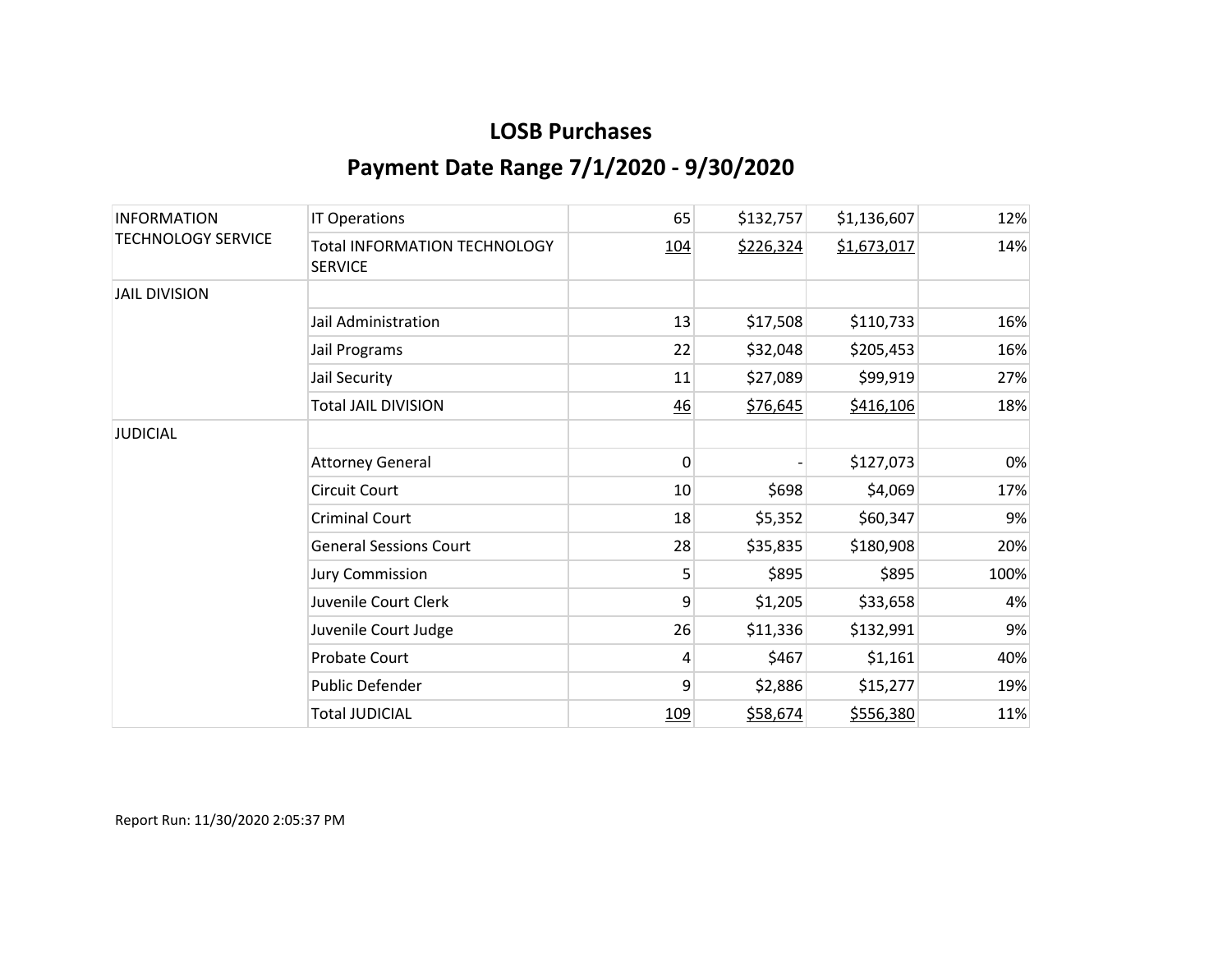| <b>LAW ENFORCEMENT</b>                          |                                                       |                 |           |             |      |
|-------------------------------------------------|-------------------------------------------------------|-----------------|-----------|-------------|------|
|                                                 | <b>Chief Deputy</b>                                   | 3               | \$1,946   | \$17,973    | 11%  |
|                                                 | Courts                                                | 6               | \$455,766 | \$456,345   | 100% |
|                                                 | <b>Detectives</b>                                     | 1               | \$252     | \$749       | 34%  |
|                                                 | Fugitive                                              | 0               |           | \$2,344     | 0%   |
|                                                 | <b>Special Operations</b>                             | 6               | \$3,436   | \$156,732   | 2%   |
|                                                 | <b>Training</b>                                       | 3               | \$1,752   | \$37,086    | 5%   |
|                                                 | <b>Uniform Patrol</b>                                 | 1               | \$4,950   | \$31,225    | 16%  |
|                                                 | <b>Total LAW ENFORCEMENT</b>                          | 20              | \$468,102 | \$702,453   | 67%  |
| <b>MISCELLANEOUS</b><br><b>INTERNAL SERVICE</b> |                                                       |                 |           |             |      |
|                                                 | Admin & Finance - Health Sycs                         | 0               |           | \$3,520     | 0%   |
|                                                 | <b>Total MISCELLANEOUS INTERNAL</b><br><b>SERVICE</b> | $\underline{0}$ |           | \$3,520     | 0%   |
| OTHER ELECTED OFFICIALS                         |                                                       |                 |           |             |      |
|                                                 | Assessor                                              | 17              | \$4,193   | \$109,277   | 4%   |
|                                                 | <b>County Clerk</b>                                   | 5               | \$383     | \$17,695    | 2%   |
|                                                 | <b>Election Commission</b>                            | 10              | \$39,776  | \$47,469    | 84%  |
|                                                 | Legislative Operations                                | 1               | \$100,000 | \$3,926,991 | 3%   |
|                                                 | Register                                              | 0               |           | \$3,259     | 0%   |
|                                                 | Trustee                                               | 16              | \$77,765  | \$314,318   | 25%  |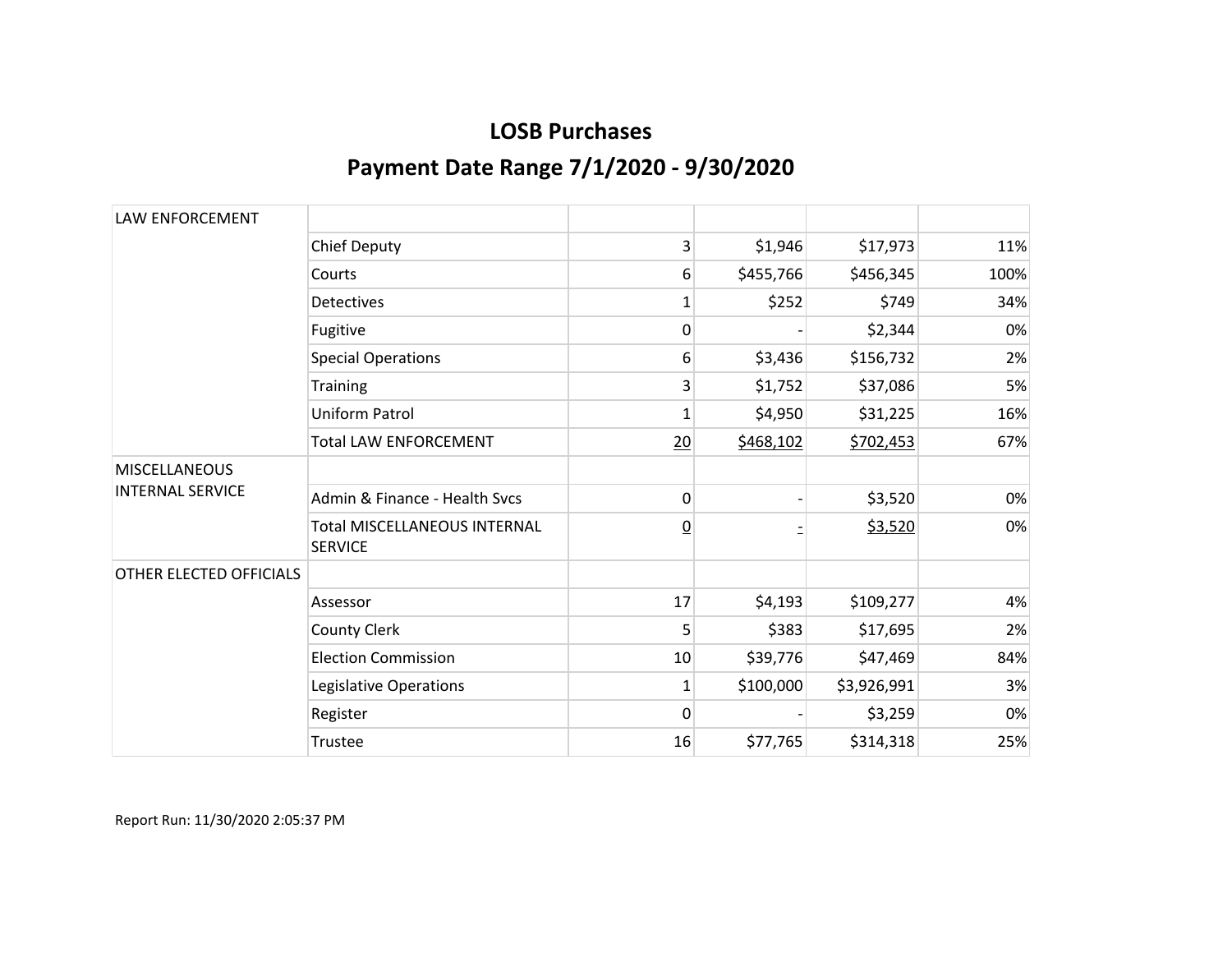|                       | OTHER ELECTED OFFICIALS Total OTHER ELECTED OFFICIALS | 49              | \$222,117 | \$4,419,009 | 5%  |
|-----------------------|-------------------------------------------------------|-----------------|-----------|-------------|-----|
| <b>Other Offices</b>  |                                                       |                 |           |             |     |
|                       | Director - Administration & Fi                        | 0               |           | \$1,819     | 0%  |
|                       | Jail Administration                                   | 0               |           |             | 0%  |
|                       | Jail Programs                                         | 0               |           |             | 0%  |
|                       | Roads & Bridges                                       | 0               |           | \$2,130,523 | 0%  |
|                       | <b>Support Services</b>                               | 0               |           |             | 0%  |
|                       | <b>Total Other Offices</b>                            | $\underline{0}$ |           | \$2,132,342 | 0%  |
| <b>PLANNING &amp;</b> |                                                       |                 |           |             |     |
| DEVELOPMENT           | Admin & Finance - Health Svcs                         | $\overline{2}$  | \$194     | \$962       | 20% |
|                       | <b>Codes Enforcement</b>                              | 6               | \$1,660   | \$137,140   | 1%  |
|                       | Director - Planning & Developm                        | 7               | \$2,236   | \$14,107    | 16% |
|                       | Housing                                               | 5               | \$42,284  | \$60,227    | 70% |
|                       | <b>Regional Services</b>                              | 1               | \$8       | \$34,360    | 0%  |
|                       | <b>Resilience Department</b>                          | 4               | \$4,674   | \$500,953   | 1%  |
|                       | <b>Total PLANNING &amp; DEVELOPMENT</b>               | 25              | \$51,055  | \$747,749   | 7%  |
| <b>PUBLIC WORKS</b>   |                                                       |                 |           |             |     |
|                       | Director & Staff-Public Works                         | 6               | \$13,901  | \$25,756    | 54% |
|                       | <b>Environmental Programs</b>                         | 18              | \$8,100   | \$333,727   | 2%  |
|                       | <b>Fire Department</b>                                | 52              | \$22,104  | \$343,476   | 6%  |